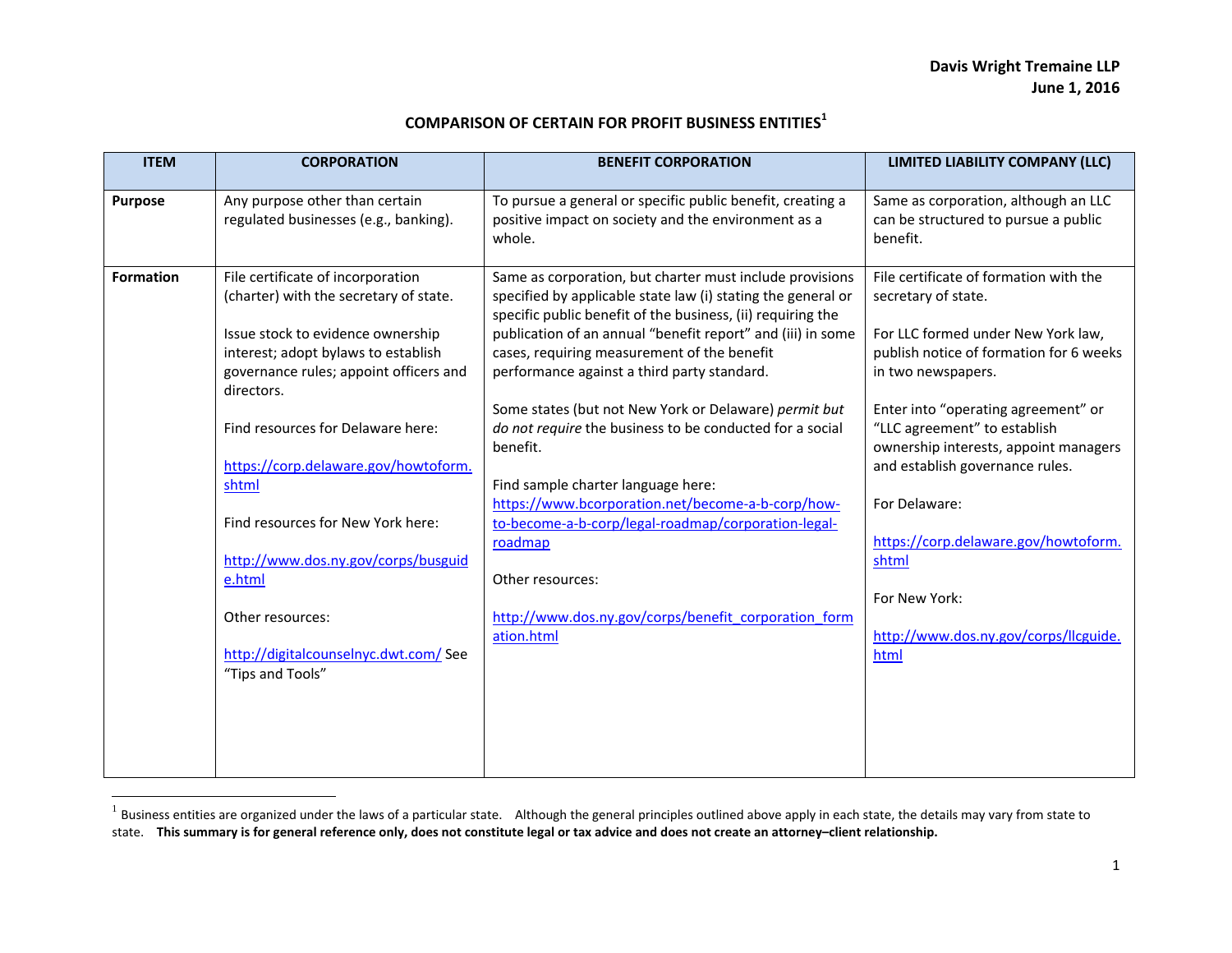| <b>ITEM</b>                                                                | <b>CORPORATION</b>                                                                                                                                                                                                                                                                                                                                                                                                                      | <b>BENEFIT CORPORATION</b> | LIMITED LIABILITY COMPANY (LLC)                                                                                                                                                                                                                                                                                                                                                  |
|----------------------------------------------------------------------------|-----------------------------------------------------------------------------------------------------------------------------------------------------------------------------------------------------------------------------------------------------------------------------------------------------------------------------------------------------------------------------------------------------------------------------------------|----------------------------|----------------------------------------------------------------------------------------------------------------------------------------------------------------------------------------------------------------------------------------------------------------------------------------------------------------------------------------------------------------------------------|
| <b>Doing</b><br>business in a<br>state other<br>than state of<br>formation | If offices, employees or assets in a state<br>other than the state of formation, then<br>the company may need to file for<br>authority to do business with the<br>secretary of state in the other state.                                                                                                                                                                                                                                | Same as corporation.       | Same as corporation, plus if organized<br>in a state other than New York, to do<br>business in New York, must publish<br>notice for 6 weeks in two newspapers<br>(same as formation requirement<br>above).                                                                                                                                                                       |
| Consequence<br>of failing to<br>file to do<br>business in<br>other states  | Failure to file for authority to do<br>business in another state:<br>• precludes the company from suing<br>anyone in that state<br>• may impede certain transactions<br>(e.g., a loan, a lease) if evidence of<br>authority to do business is required<br>Can file for authority any time and<br>remove these impediments.<br>Contracts entered into while<br>conducting business without<br>authorization are still legal and binding. | Same as corporation.       | Same as corporation.                                                                                                                                                                                                                                                                                                                                                             |
| Cost to form<br>and maintain                                               | Cost of initial organizational filing with<br>secretary of state is generally \$150 -<br>\$250.<br>After initial filing, many states assess<br>annual license/franchise fees or taxes<br>in state of organization See<br>http://corp.delaware.gov/frtaxcalc.<br>shtml                                                                                                                                                                   | Same as corporation.       | Cost of filing to organize LLC is<br>generally the same as a corporation,<br>but the cost of publication in New York<br>(for LLCs organized in New York and for<br>LLCs organized in another state that do<br>business in New York) can be between<br>\$2,000-\$3,000.<br>After the initial filing/publication, most<br>states assess annual license/franchise<br>fees or taxes. |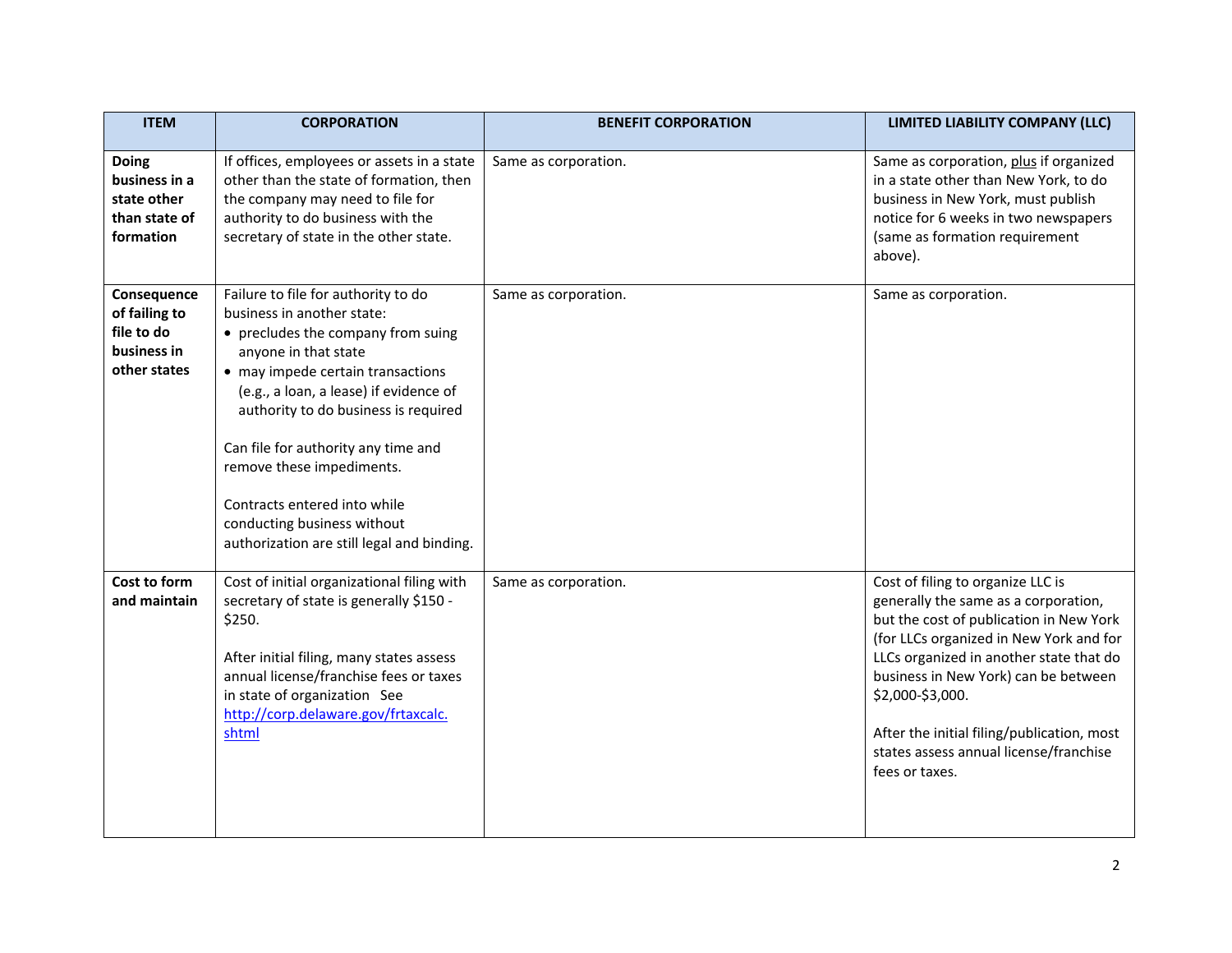| <b>ITEM</b>                                                 | <b>CORPORATION</b>                                                                                                                                                                                                                                                                                                                                                                                                                                                                                                                           | <b>BENEFIT CORPORATION</b> | LIMITED LIABILITY COMPANY (LLC)                                                                                                                                                                                                                                                                                                             |
|-------------------------------------------------------------|----------------------------------------------------------------------------------------------------------------------------------------------------------------------------------------------------------------------------------------------------------------------------------------------------------------------------------------------------------------------------------------------------------------------------------------------------------------------------------------------------------------------------------------------|----------------------------|---------------------------------------------------------------------------------------------------------------------------------------------------------------------------------------------------------------------------------------------------------------------------------------------------------------------------------------------|
|                                                             | The initial cost for authority to do<br>business in another state is generally<br>\$150 - \$250 and a fee in a similar<br>amount is generally due annually.                                                                                                                                                                                                                                                                                                                                                                                  |                            | The initial cost for authority to do<br>business in another state is generally<br>\$150 - \$250 and a fee in a similar<br>amount is generally due annually.                                                                                                                                                                                 |
| <b>Equity</b><br>(ownership<br>interests) in<br>the company | Stock or shares, which can be voting or<br>nonvoting and can be issued in<br>different classes:<br>Common: what founders<br>generally own<br>Preferred: what investors<br>generally own<br>Preferred stock generally has special<br>rights on liquidation, on key business<br>decisions and in the event of an IPO.<br>Charter specifies the number of<br>authorized shares and their par value<br>(generally nominal - \$.001) In<br>Delaware number and par value of<br>shares affects calculation of annual<br>franchise tax (see above). | Same as corporation.       | Membership interests, which can be<br>voting or nonvoting and can be issued<br>in different classes, including common<br>and preferred.<br>LLCs offer considerable flexibility in<br>terms of different types of interests<br>with different rights.<br>Different classes of interests create<br>more complex accounting and tax<br>issues. |
| <b>Equity owners</b>                                        | Stockholders or shareholders.                                                                                                                                                                                                                                                                                                                                                                                                                                                                                                                | Same as corporation.       | Members.                                                                                                                                                                                                                                                                                                                                    |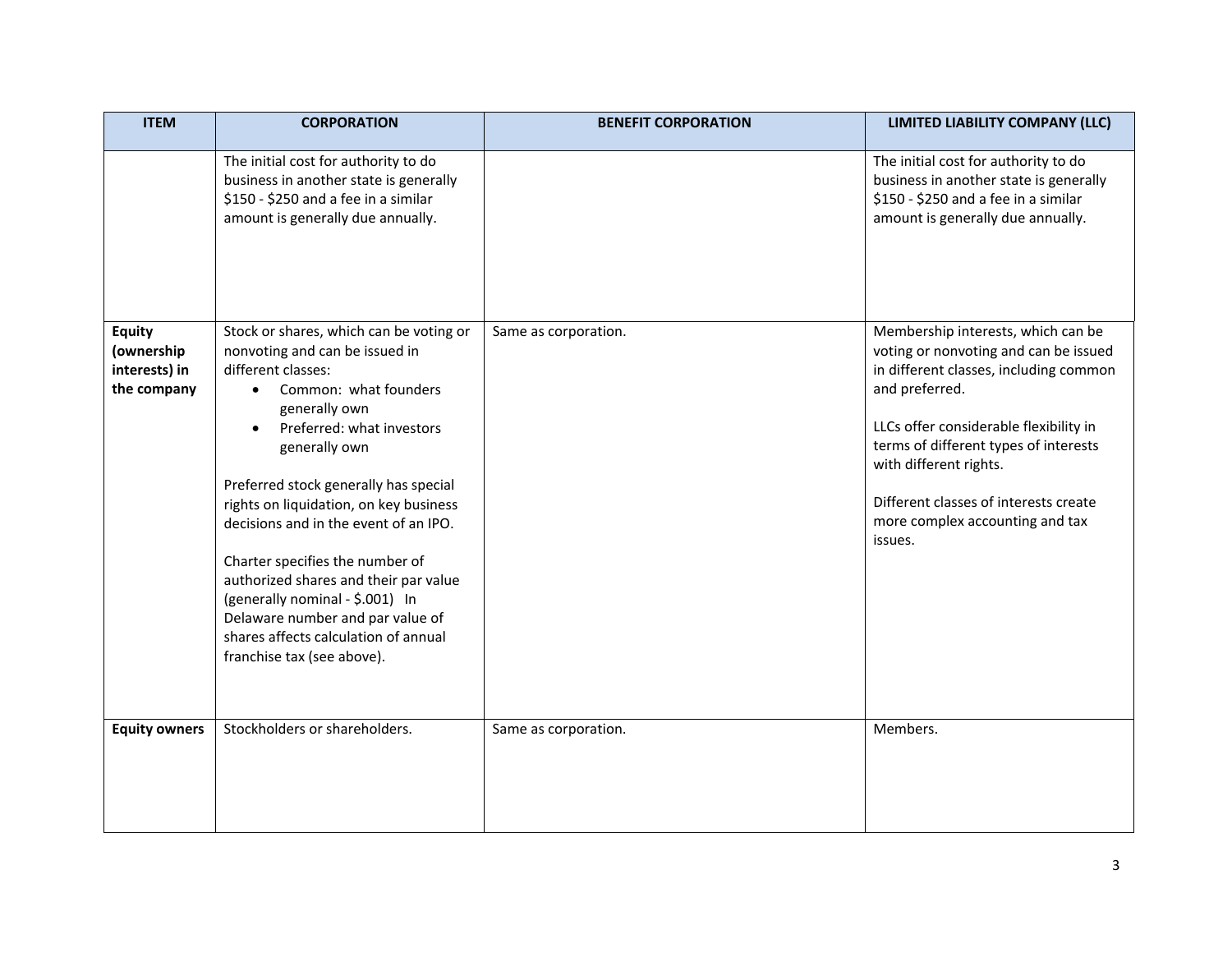| <b>ITEM</b>               | <b>CORPORATION</b>                                                                                                                                                                                                                                                                                                                                                                           | <b>BENEFIT CORPORATION</b>                                                                                                                                                        | LIMITED LIABILITY COMPANY (LLC)                                                                                                                                                                  |
|---------------------------|----------------------------------------------------------------------------------------------------------------------------------------------------------------------------------------------------------------------------------------------------------------------------------------------------------------------------------------------------------------------------------------------|-----------------------------------------------------------------------------------------------------------------------------------------------------------------------------------|--------------------------------------------------------------------------------------------------------------------------------------------------------------------------------------------------|
| <b>Employee</b><br>equity | Restricted stock and incentive stock<br>options can be granted to employees.                                                                                                                                                                                                                                                                                                                 | Same as corporation.                                                                                                                                                              | Can issue membership interests or<br>"profits interests" or "phantom equity"<br>to employees, but these arrangements<br>can create tax and accounting<br>complexities.                           |
| Payment of<br>profits     | Dividends.                                                                                                                                                                                                                                                                                                                                                                                   | Same as corporation.                                                                                                                                                              | Distributions.                                                                                                                                                                                   |
| Management                | Board of Directors oversees the<br>management of the company.<br>Officers (who are employees) handle<br>the day to day operations and<br>management of the company.                                                                                                                                                                                                                          | Same as corporation.                                                                                                                                                              | Has very flexible management<br>structure, which can include:<br>• Members<br>• Single or multiple managers<br>• Officers<br>• Board of managers or management<br>committee                      |
| Governance                | Stockholders elect and remove<br>directors, and directors appoint<br>officers.<br>Stockholders approve certain major<br>transactions (sale of company, merger)<br>Directors oversee the management of<br>the company and are subject to the<br>duty to manage the company in the<br>best interests of the stockholders,<br>which generally means maximizing<br>profits for the stockholders. | Same as corporation, provided directors must take into<br>account the social mission of the company when making<br>decisions in addition to maximizing value for<br>stockholders. | Most state laws permit LLCs to define<br>the members' or managers' duties as<br>broadly or narrowly as desired, which<br>can include specifying a social mission<br>as well as business purpose. |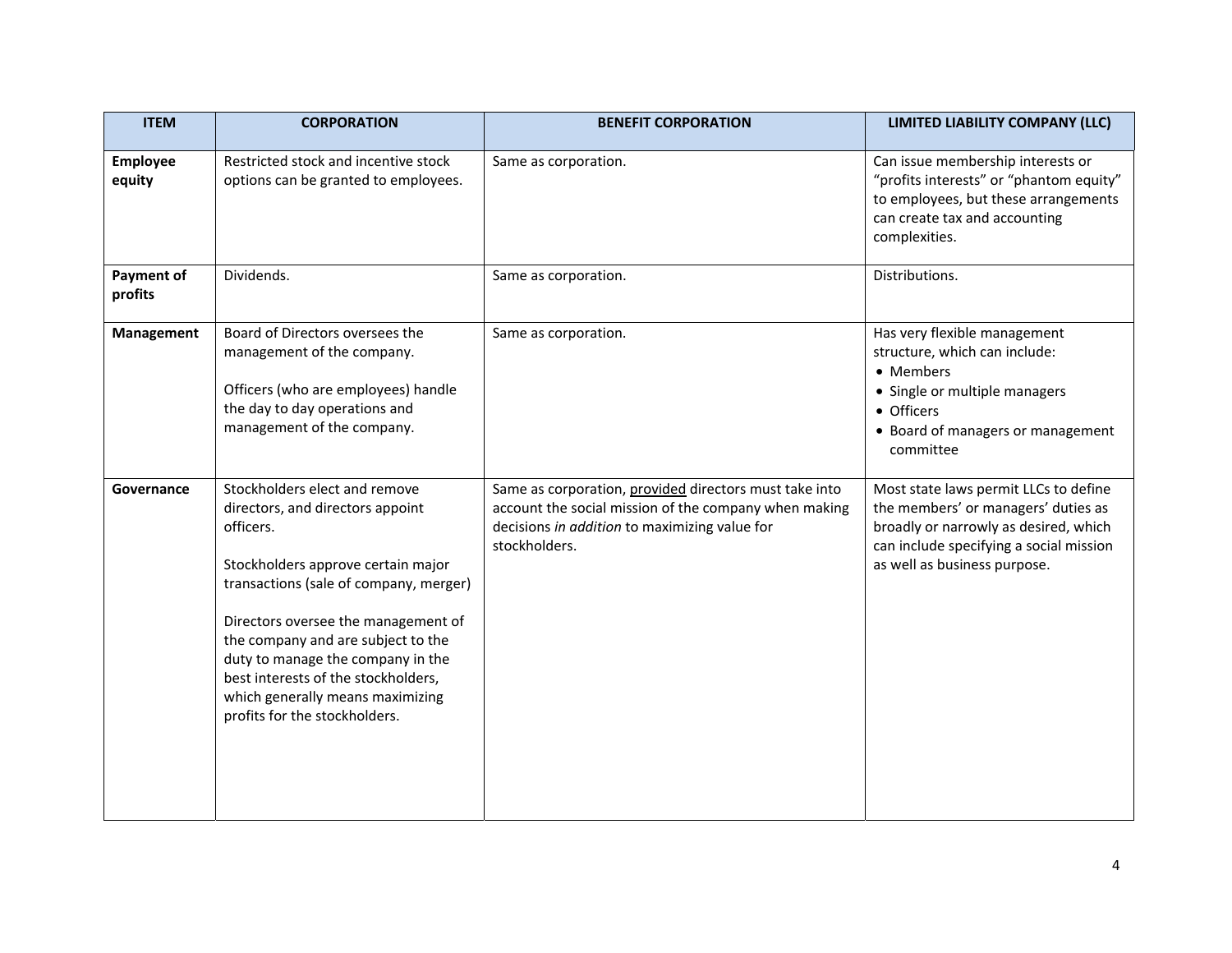| <b>ITEM</b>                                                   | <b>CORPORATION</b>                                                                                                                                                                                                                                                | <b>BENEFIT CORPORATION</b> | LIMITED LIABILITY COMPANY (LLC)                                                                                                                                                                                                                                                                                                                                                                                                                                                  |
|---------------------------------------------------------------|-------------------------------------------------------------------------------------------------------------------------------------------------------------------------------------------------------------------------------------------------------------------|----------------------------|----------------------------------------------------------------------------------------------------------------------------------------------------------------------------------------------------------------------------------------------------------------------------------------------------------------------------------------------------------------------------------------------------------------------------------------------------------------------------------|
| <b>Taxation of</b><br>business<br>income                      | Profits of corporations are subject to<br>income taxation twice:<br>• Corporations pay tax on their net<br>income (profit).<br>• When dividends (profits) are paid to<br>stockholders, the dividends are<br>subject to income tax payable by<br>the stockholders. | Same as corporation.       | LLCs are not subject to income tax.<br>Instead, the members of the LLC pay<br>their proportionate share of income tax<br>on the net income (profit) of the<br>business, and they are generally<br>entitled to deduct from their personal<br>income their share of losses of the LLC.<br>Depending on the number of members<br>and the nature of their membership<br>interests, the tax consequences to the<br>members can be very complex,<br>sometimes with unexpected results. |
| Accounting/<br><b>Tax Reporting</b>                           | Corporation files tax returns.<br>Especially when there are outside<br>investors, it is best practice to prepare<br>financial statements (balance sheet,<br>income statement) quarterly.                                                                          | Same as corporation.       | LLC does not file a tax return. Instead,<br>the LLC prepares a K-1 for each<br>member indicating that member's<br>share of income and loss of the<br>business.<br>Members report their share of income<br>and loss indicated on the K-1 on their<br>individual income tax returns.<br>Also best practice for the LLC to<br>prepare periodic financial statements.                                                                                                                |
| <b>Conversion to</b><br>another form<br>of business<br>entity | Can convert to LLC, but may trigger tax<br>liability.<br>Can convert to a benefit corporation by<br>amending charter, but typically<br>requires approval of supermajority of<br>stockholders (at least 2/3s).                                                     |                            | Can convert to a corporation but may<br>trigger tax liability to members.<br>Can amend purpose to pursue social<br>mission, but typically requires approval<br>of supermajority of members.                                                                                                                                                                                                                                                                                      |